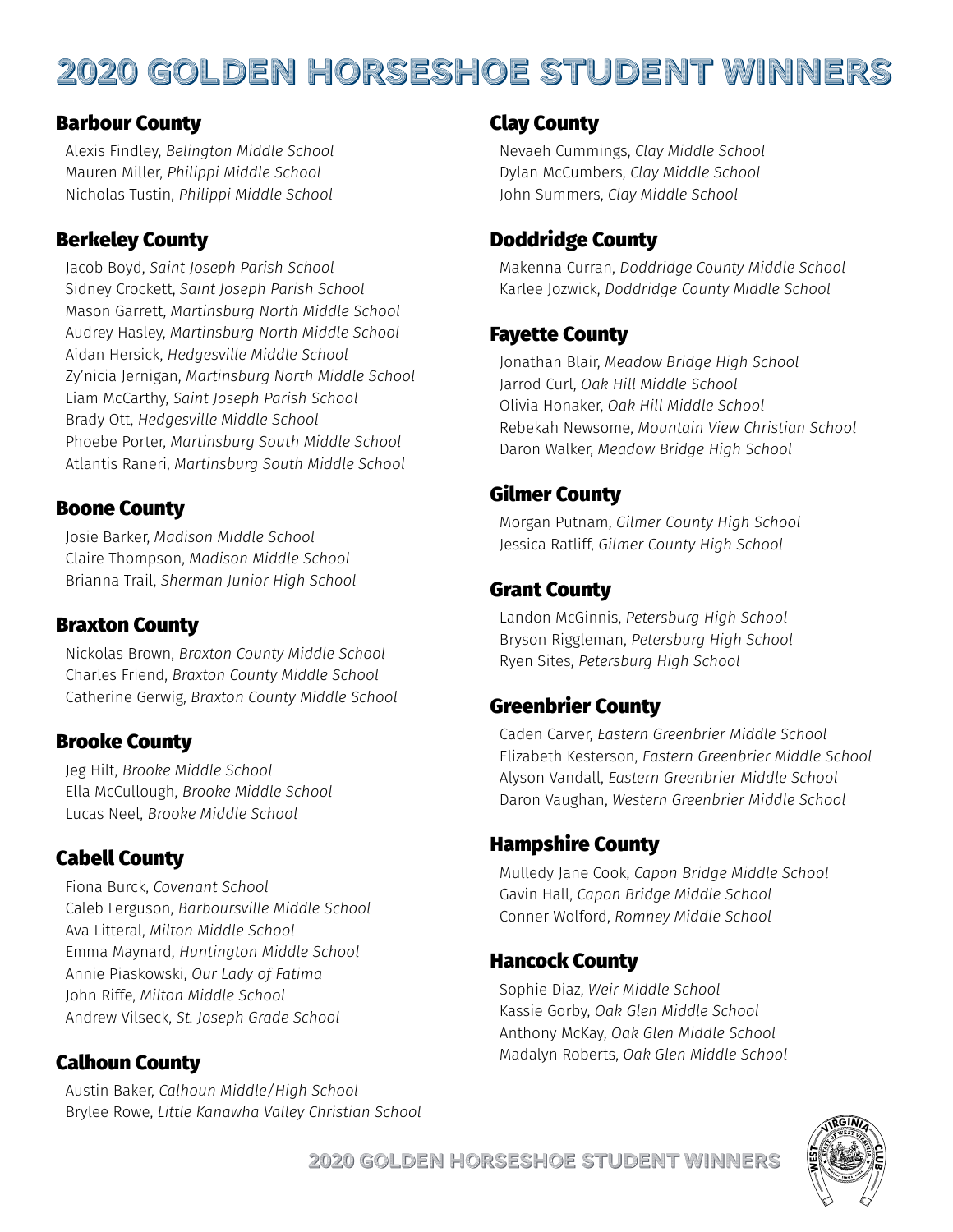## Hardy County

Quincy Combs, *Moorefield Middle School* Emma Cremann, *Moorefield Middle School* Brianna Walker, *East Hardy Early/Middle School*

# Harrison County

Victoria Baldwin, *Bridgeport Middle School* Elaina Beckwith, *Bridgeport Middle School* Samuel Dodson, *Bridgeport Middle School* Elijah Jones, *Bridgeport Middle School* Bennett Luo, *South Harrison Middle School* Spencer Nolan, *South Harrison Middle School* Drew Richards, *South Harrison Middle School*

# Jackson County

Isaac Lane, *Ravenswood Middle School* Alexis Patterson, *Ravenswood Middle School* Davy Ramsey, *Ravenswood Middle School* Colton Riggs, *Ravenswood Middle School*

# Jefferson County

Emma Day, *Harpers Ferry Middle School* Sadie Hagerty, *Shepherdstown Middle School* Molly Lassen, *Harpers Ferry Middle School* Andrew Oyerly, *Shepherdstown Middle School* Lucca Parker, *Shepherdstown Middle School* Britt Shoedel, *Harpers Ferry Middle School*

# Kanawha County

Nolan Babcock, *Hayes Middle School* Tyler Brown, *Charleston Catholic High School* Nichole Gao, *Charleston Catholic High School* Andrew Hanna, *Charleston Catholic High School* Samara Harrison, *Charleston Catholic High School* Emilie McNeil, *Charleston Catholic High School* Joseph Muchow, *Charleston Catholic High School* Avery Orr, *Charleston Catholic High School* Avery Persinger, *Charleston Catholic High School* Sarah Rahin, *Charleston Catholic High School* Anthony Singh, *Charleston Catholic High School* Hunter Wilkes, *Charleston Catholic High School* Luke Workman, *John Adams Middle School*

# Lewis County

Lilayna Belt, *Robert L. Bland Middle School* Tanner Griffith, *Robert L. Bland Middle School* Ginny Linger, *Robert L. Bland Middle School*

# Lincoln County

Thadeus Perry, *Guyan Valley Middle School* Dakota Thompson, *Duval PK-8* Jenna Thompson, *Duval PK-8* Annabella Walls, *Duval PK-8*

### Logan County

Dalanee Hatcher, *Logan Middle School* Bryce Lester, *Logan Middle School* Preston McAllister, *Chapmanville Middle School* Violet Thompson, *Man Middle School*

# Marion County

Jordan Cox, *Monongah Middle School* Luke Draft, *Mannington Middle School* Charles Frank, *Fairmont Catholic School* Megan Greenly, *Mannington Middle School* Amy Truong, *West Fairmont Middle School*

# Marshall County

Grace Gatts, *Sherrard Middle School* Charles Heitz, *Sherrard Middle School* Bailey Sebroski, *Moundsville Middle School* Liadan Smith, *Our Lady of Peace School*

### Mason County

Hannah Bryant, *Point Pleasant Junior/Senior High School* Adrienne Dailey, *Point Pleasant Junior/Senior High School* Heath Plants, *Point Pleasant Junior/Senior High School* Sawyer Vanmatre, *Wahama High School*

### McDowell County

Gabriel Dudgeon, *Mount View High School* Isaac Horn, *Sandy River Middle School* Joshua Horn, *Sandy River Middle School*

### Mercer County

Austin Akers, *Princeton Middle School* Caleb Chapman, *Glenwood School* Daniel Creer, *Princeton Middle School* Jason Hajenga, *Pikeview Middle School* Lorelei Riggs, *Glenwood School* Nathan Yost, *Bluefield Middle School*

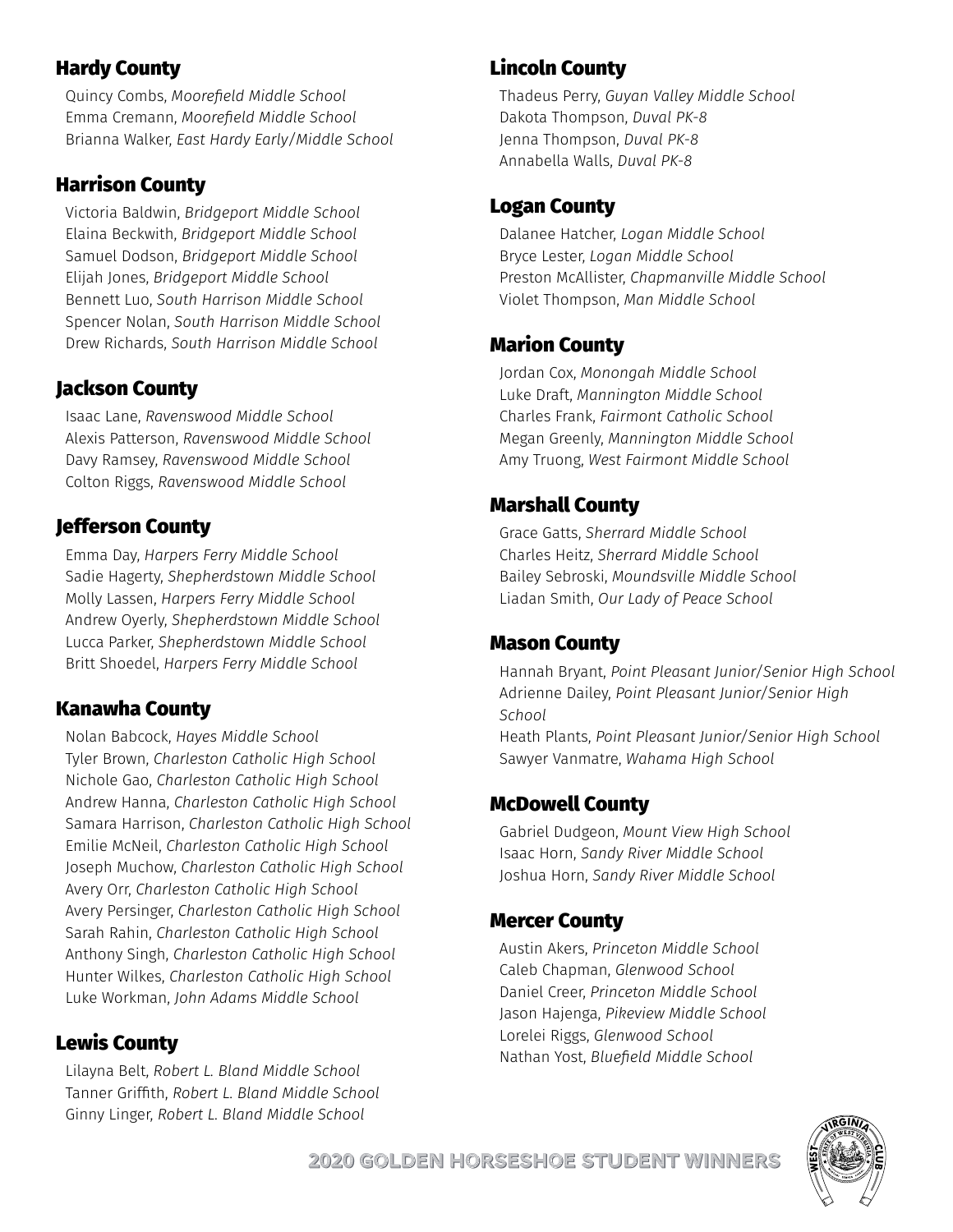### Mineral County

Lydia Helle, *Frankfort Middle School* Logan Rotruck, *Keyser Middle School* Austin Smith, *Keyser Middle School* Adyn Weaver, *Frankfort Middle School*

#### Mingo County

Elijah Pigman, *Williamson PK-8* Kenneth Runyon, *Gilbert Middle School* Ryan Simpkins, *Gilbert Middle School* Abby Tesi, *Lenore K-8 School*

#### Monongalia County

Lauren Blosser, *South Middle School* Dominick Costello, *St. Francis Central Catholic School* Thalia Krissoff, *South Middle School* August Owen, *St. Francis Central Catholic School* Sawyer Rudy, *St. Francis Central Catholic School* Saivenkat Somisetty, *Mountaineer Middle School* Paige Tuttle, *South Middle School*

#### Monroe County

Elizabeth Adkins, *Peterstown Middle School* Shane Arthur, *Mountain View Elementary & Middle School* Luke Hunter, *Mountain View Elementary & Middle School*

#### Morgan County

Alivia Arnold, *Warm Springs Middle School* Marley Heath, *Warm Springs Middle School* Audrey Helmick, *Warm Springs Middle School*

### Nicholas County

Dawson Brown, *Summersville Middle School* Aaron Mann, *Summersville Middle School* Drake Odell, *New Life Christian Academy* Audrianna Shifflett, *Summersville Middle School*

# Ohio County

Ayden Cottrill, *Bridge Street Middle School* Caden Hyde, *Bridge Street Middle School* Evan Stingle, *St. Vincent de Paul School* Harrison Wolfe, *Bridge Street Middle School*

### Pendleton County

Cameron Beachler, *Pendleton County Middle/High School* Margaret Connor, *Pendleton County Middle/High School*

#### Pleasants County

Josiah DeMoss, *Pleasants County Middle School* Noah Straight, *Pleasants County Middle School*

#### Pocahontas County

Cyrus Scott, *Green Bank Elementary-Middle School* Gavin Walls, *Marlinton Middle School*

#### Preston County

Jesse Desantis, *West Preston School* Joyjada Show, *Bruceton School* Carson Stone, *West Preston School* Jackson Turner, *West Preston School*

#### Putnam County

Dylan Blackshire, *George Washington Middle School* Jacob Jackson, *Hurricane Middle School* Nathanael Malone, *Poca Middle School* Wyatt Moore, *Winfield Middle School* Tyler Parsons, *Hurricane Middle School* Mitchell Proper, *Winfield Middle School*

# Raleigh County

Eram Ashir, *Park Middle School* Alexis Brinson, *Shady Spring Middle School* Nicholas Feazell, *Shady Spring Middle School* Kaylee Jones, *St. Francis de Sales* Hannah Keiling, *St. Francis de Sales* Elisha Tabit, *Shady Spring Middle School* Kylie Wahl, *Shady Spring Middle School*

#### Randolph County

Melissa Polsky, *Harman Elementary/High School* Mason Tiffner, *Pickens Elementary/High School* Olivia Tomblin-Pavlovi, *Elkins Middle School*

### Ritchie County

Hayden Bartlett, *Ritchie County Middle School* Tyler Huffman, *Ritchie County Middle School* Sydney Kopshina, *Ritchie County Middle School*

#### Roane County

Gwendolyn Cox, *Walton Elementary/Middle School* Madison Lawson, *Spencer Middle School* Cara Vance, *Spencer Middle School*



2020 Golden Horseshoe Student Winners **B**